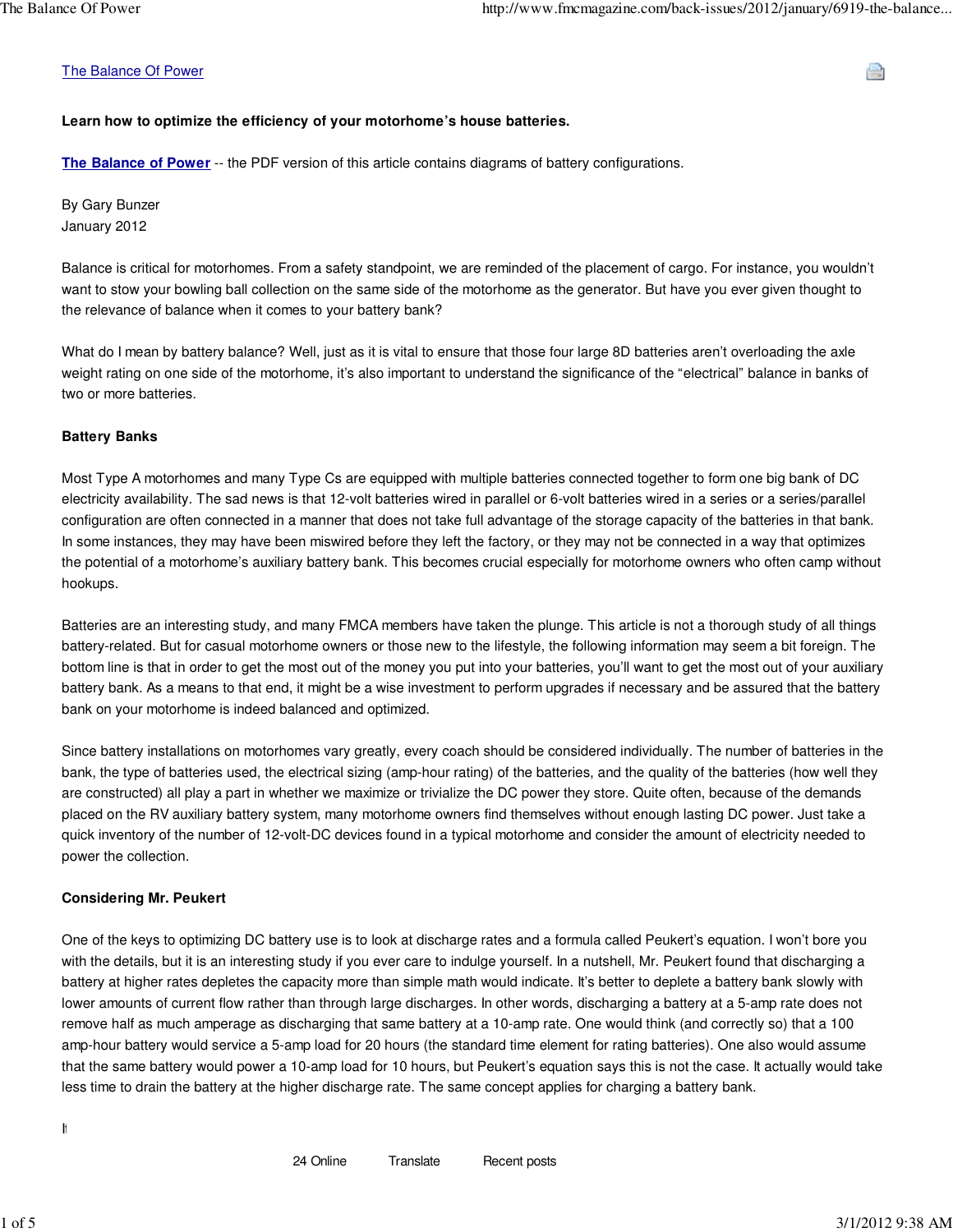$I<sup>n</sup>$  x T = C,

where "I" is the amperage draw of a load, "T" is the time in hours, and "C" is the amp-hour capacity of that battery. The superscript "n" is the Peukert exponent for that battery type (wet cell, AGM, gel, etc.). Though the Peukert exponent will vary depending on the battery capacity and manufacturer, a relative figure to use for true deep-cycle, wet-cell batteries ranges from approximately 1.25 to 1.60. For marine/RV hybrid batteries, the exponent typically is around 1.15, and for AGM batteries it is 1.10. Many believe that the lower this exponent, the better a battery can deliver a higher rate of current. Battery age and temperature also come into play.

# **Battery Bank Resistance**

It's equally important to consider a battery's internal resistance, otherwise known as the self-discharge rate. It, too, factors into how well a battery bank is optimized. All batteries have internal resistance. It can be calculated by dividing the voltage difference when a known load is applied to a battery by the amperage of that load. Here's an example: a 12-volt-DC device draws 50 amps of current. The voltage at the battery measures 12.8 volts before the load is applied. During the load, the battery voltage drops to 11.2. The voltage difference, 1.6 volts, is then divided by 50 (the amperage draw of the device). The result is the amount of battery internal resistance measured in ohms.

12.8 minus  $11.2 = 1.6$ 1.6 divided by  $50 = 0.032$  ohm

When measuring the resistance on a bank of batteries, the resistance measured incorporates the cumulative internal resistance of all batteries in the bank.

In addition to heat, any electrical resistance is a negative factor when it comes to motorhome battery banks, which brings us to the main intent of this article. The proper battery balance in any battery bank is obtained by keeping the resistance to the flow of current in the system as low as possible. The resistance in any circuit, the internal battery resistance, and Peukert's exponent must all be considered when fully analyzing a battery system. It's all relative and typically limited in application to serious troubleshooters and technicians. But the one area where all coach owners can verify or improve their current setup is how the batteries in a given bank are wired together. Let's begin by looking at a battery bank consisting of multiple 12-volt batteries.

# **Configuring 12-Volt Battery Banks**

It's been well-documented, and, I hope, understood by everyone, that all batteries in a given bank should be the same type, the same size (amp-hour rating), and the same age. Also factoring into the total resistance of a system are the lengths and diameters of the individual battery cables, the types of connectors (cable lugs) used, and how those connectors are actually connected. In order to be fair (and balanced) to all batteries in a given bank, all cable lengths on one side of the bank should be equal to those on the other side. In other words, the length and diameter of the negative cables and the number of individual connectors and how they are connected should be identical to the positive cables and connectors. Here's why: every link in the chain — cable to lug, lug to battery connector, and connector to battery post in the bank — carries its own resistive value, as does every foot of cable. Every connecting point at each battery post can yield a resistance of about 0.0015 ohm in addition to the internal resistance in each battery. Considered individually, the resistance is small, but when taken in total, it can lead to an inefficient battery system

Diagram 1 shows two 12-volt batteries wired in parallel. Some motorhomes actually leave the factory wired in this manner. Notice how the positive and negative leads originate from the same battery at the top. This is one method of wiring two 12-volt batteries in parallel, but it certainly is not the best way. Yes, it does double the storage capacity, but the top battery will have a much shorter life expectancy, since it will be doing most of the work.

If the battery bank consists of only two 12-volt batteries, Diagram 2 shows the optimum configuration. The positive lead originates at one battery and the negative lead originates at the second battery. This configuration really cannot be improved upon, as long as the connectors and cable lengths are identical. Both batteries should age equally and provide an equal amount of current.

The issue becomes more pronounced and further complicated when three or more 12-volt batteries are wired in a parallel bank.

.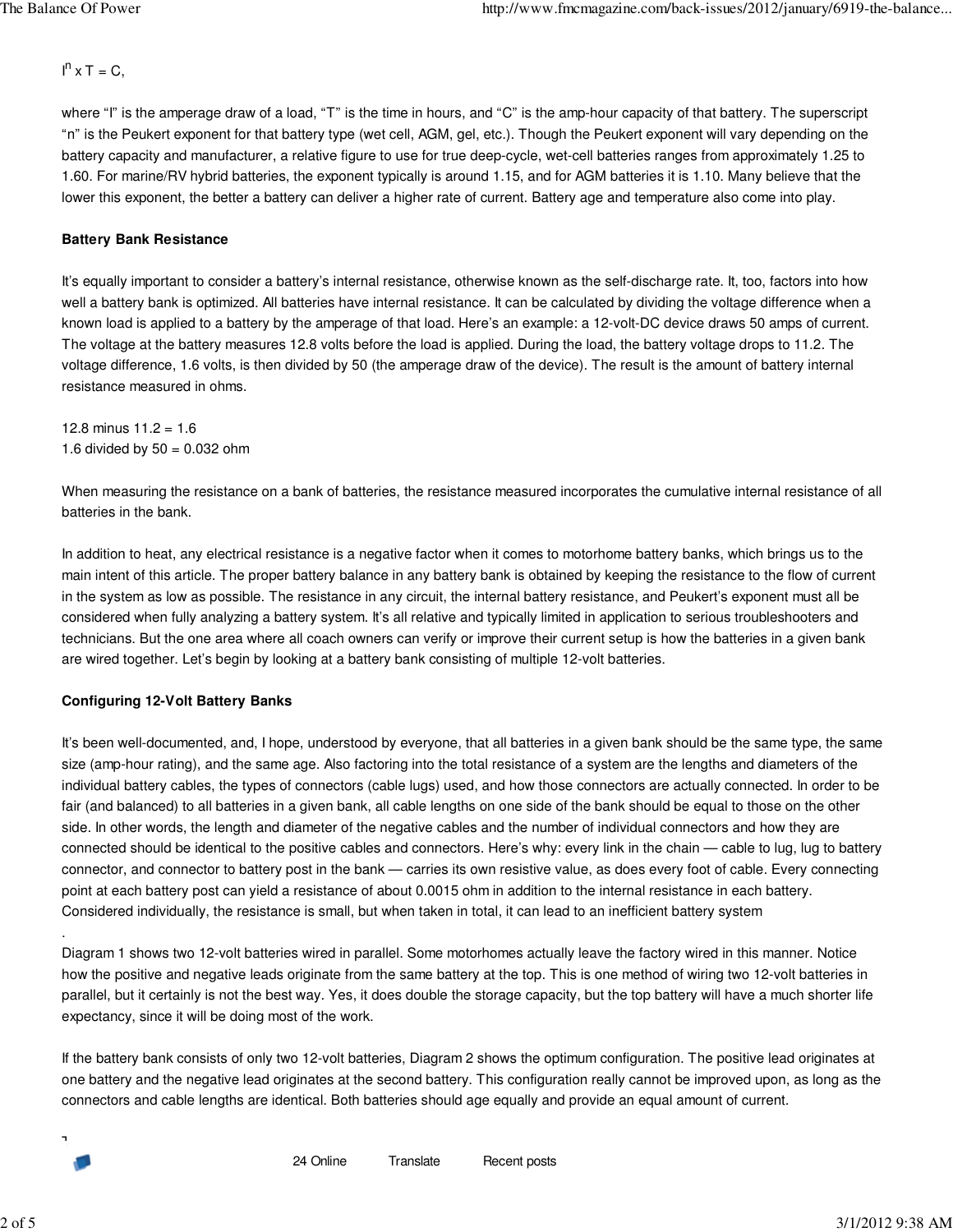Diagram 3 shows an "incorrect" four-battery configuration. Much like the first diagram that featured two batteries, the uppermost battery will be doing the most work and will have the shortest life. And since all batteries should remain the same age, it starts to get expensive when it becomes necessary to replace all four batteries when only one has reached its end of useful service.

If this battery bank were to be powering a 100-amp load, it would be preferable if each battery provided 25 amps, correct? Perfect battery balance! But according to a computer-generated simulation conducted by Smart Gauge Electronics (verified by bench-top experiment), if this configuration were to be powering that 100-amp load, the top battery would provide 35.9 amps, the second battery 26.2 amps, the third battery 20.4 amps, and the fourth battery a measly 17.8 amps. This battery bank is not in balance, since the first battery must work more than twice as hard as the fourth battery.

However, if we change just one connection, we can significantly improve the configuration. Take a look at Diagram 4. By connecting the positive cable to the first battery and the negative cable to the fourth battery, the amperage draw becomes more balanced. Test results for this arrangement indicate that the first and fourth batteries provide 26.7 amps each, while the second and third batteries power 23.2 amps each. This is a much better arrangement, but it can be improved even more.

Diagram 5 depicts another method that more closely balances each battery in the bank. By using a dedicated positive and negative terminal mounted near the battery bank, each positive and negative cable can realistically be of equal length, although the illustration does not truly reflect that fact. This bank is about as balanced as it can be.

The configuration in Diagram 5 works well for odd numbers of 12-volt batteries in the bank, when connecting more than five batteries in parallel, or connecting 6-volt batteries in a series/parallel configuration.

The configuration shown in Diagram 6 also results in almost perfect battery balance and does not require additional components. Two batteries are wired in a parallel pair, and then each pair is connected to the load at opposite sides. In this manner the current draw flows through an equal number of lengths and connections. Basically it's doubling the optimum configuration of the two-battery bank shown earlier.

Note that this configuration works only with a four-battery bank. When connecting three, five, or more 12-volt batteries into one large bank, the configuration shown in Diagram 5, which uses dedicated terminals, becomes a wiser choice.

### **Configuring 6-Volt Battery Banks**

Many motorhome owners forego the use of 12-volt batteries and opt for 6-volt batteries. There are many benefits to using 6-volt batteries, but that's for another article. And to be fair and balanced, there are benefits of sticking with 12-volt batteries, too.

Since many low-voltage devices in the motorhome are powered by 12 volts DC, when 6-volt batteries are employed, they must be cabled into a "series" configuration. Batteries connected in series double the voltage output while the amp-hour capacity remains the same. Conversely, 12-volt batteries wired in parallel maintain the same voltage output but double the capacity to store current. That's why 6-volt batteries are always configured in pairs.

In Diagram 7, two 6-volt batteries are connected in series. The voltage measured at the positive and negative cable ends would be 12 volts. For a two-battery, 6-volt setup, this configuration is as perfect and balanced as it can be.

But when adding more than two 6-volt batteries, each pair should be considered its own 12-volt unit. In Diagram 8, the two pairs of 6-volt batteries (already connected in series) can now be interconnected into a parallel configuration in order to double the capacity yet retain the necessary 12-volt output. Always think of 6-volt batteries in terms of pairs. The dotted lines signify each 12-voltproducing unit.

But just as 12-volt battery banks can be wired incorrectly, negating perfect balance, so can 6-volt banks. Looking at Diagram 9, can you spot the improper connection? Notice that the positive and negative cable leads originate from the same 12-volt unit (the top two  $6$ -volt batteries are connected in a real series are connected in a real series will batteries will batteries will batteries will batteries will batteries will batteries will batteries will be two 6-volt batteries will b

24 Online Translate Recent posts

certainly age faster than the bottom two. Again, many motorhome battery banks are wired in this unbalanced manner.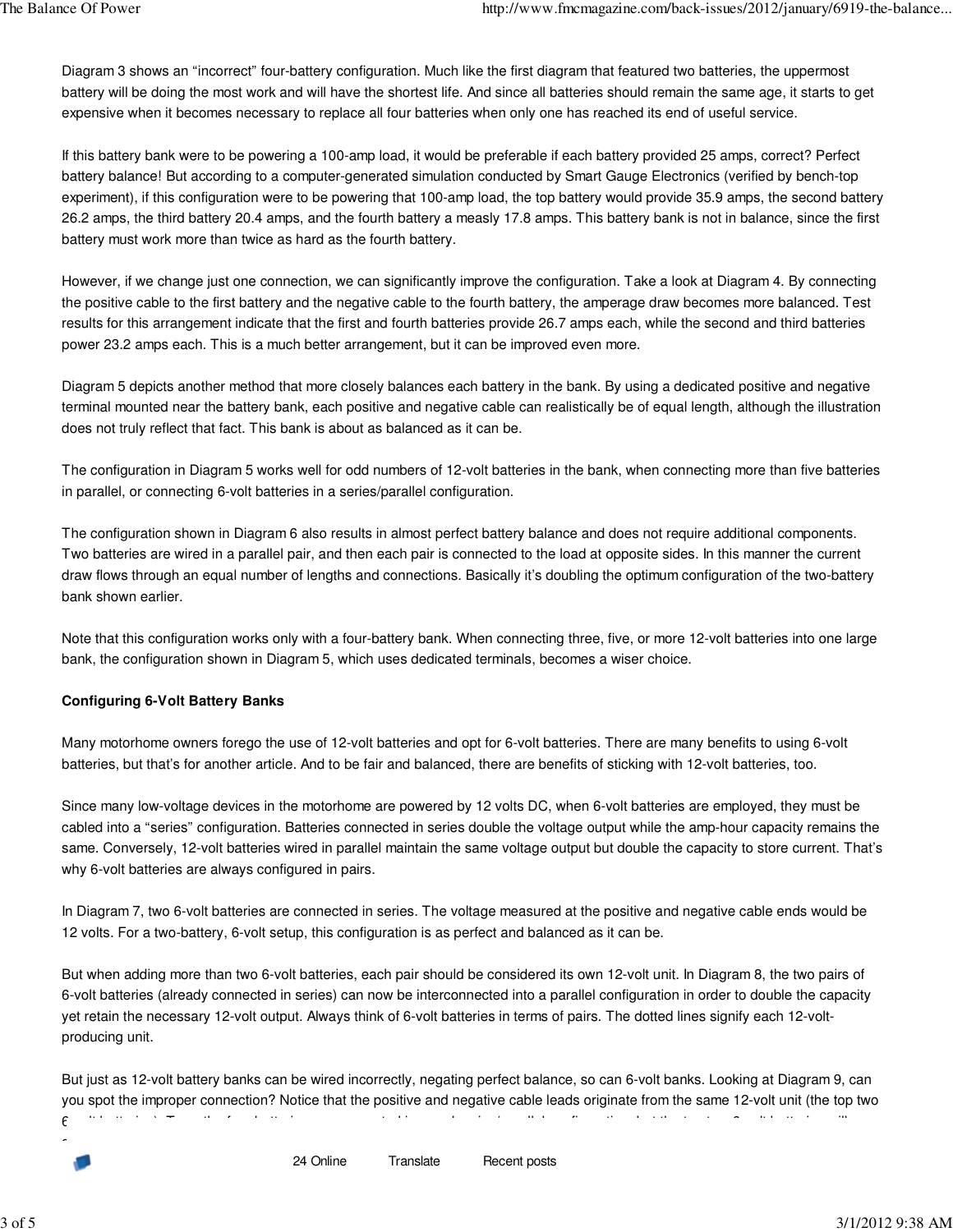Diagram 10 shows a more balanced approach, accomplished by simply moving one negative cable, but it still is not configured in a way that promotes perfect balance and optimization. Many motorhomes are connected in this manner when utilizing two pairs of 6-volt batteries. Though much better, it can be improved upon.

In order to achieve perfect balance configuring two or more pairs of 6-volt batteries, installing and utilizing dedicated terminal connecting points, as mentioned earlier, is the closest realization of optimum. As you can see in Diagram 11, adding more batteries (in pairs) to the bank is easily accomplished by simply assuring that all cable lengths, the numbers of connectors, etc., remain equal on both the negative and positive sides of the battery bank.

# **Battery Cables**

It is always best to use the shortest cable possible between each of the connecting points in a large battery bank. Every foot of unnecessary cable simply adds more resistance to the electrical circuit, plus it makes for a cluttered look in the storage compartment.

In addition to cable length, the diameter of the cables should be equal on both the positive and negative sides of the bank and be properly sized for the total amount of amp-hour storage in the bank.

Personally, I'm a fan of using welding cable for large battery bank configurations. Welding cable is made up of very fine strands of copper wires, rather than thicker conductors. It is very flexible and easy to route and secure. Plus, its insulation is typically more resistant to grease, oil, abrasions, and heat, all of which are commonplace with the motorhome lifestyle.

Cables should be one size larger (wire gauge) than called for by the total current draw of all loads in the motorhome. This anticipates and provides headroom for the installation of additional electrical devices in the future. If an inverter is included in the electrical system, be sure to consider all AC devices that the battery bank will be powering through the inverter. The bottom line is that the total amp-hour requirement of the motorhome will determine the minimum size cable to employ.

In systems equipped for solar battery charging, in addition to traditional converter/inverter charging, the following general guidelines will prove adequate. For banks that have the ability to store up to 200 amp-hours of current, 2-gauge cable will suffice. For a 300-amp battery bank system, use 1/0 cable. Employ 2/0 cable for banks with up to 400 amp-hour capacity, and use 3/0 cable for 600-amp battery banks. It is recommended that each cable lug be soldered and heat-shrink tubing used, preferably the type with an internal sealant, to minimize moisture intrusion and corrosion.

Also important is circuit protection to keep conductors from becoming overheated during charging and discharging. The main DC fuse should be sized appropriately for the maximum possible current capacity of the main DC cable. In addition, all branch DC circuits should be sized (fuses/breakers and conductor diameter) according to the load rating of each device.

Finally, be sure to keep all battery terminals clean, dry, and tight. Nothing leads to DC electrical system failure, other than a direct short, more than battery terminals with heavy oxidation or corrosion. When it comes to treating and protecting terminals and connections, consider the use of a product such as DeoxIT.

Near-perfect battery balance is attainable for every motorhome battery bank, and perfect balance can be realized with some. Inspect your battery bank and determine whether improvements can be made to optimize the 12-volt system on your motorhome. And remember, RVing is more than a hobby; it's a lifestyle!

### **Charged Up!**

Here are some additional recommendations to keep your batteries fully charged and ready to power your motorhome's appliances.

- Limit discharging the battery bank to 50 percent and then fully recharge.
- Always discharge a minimum of 5 percent.

Use a sophisticated multistep smart battery charger.